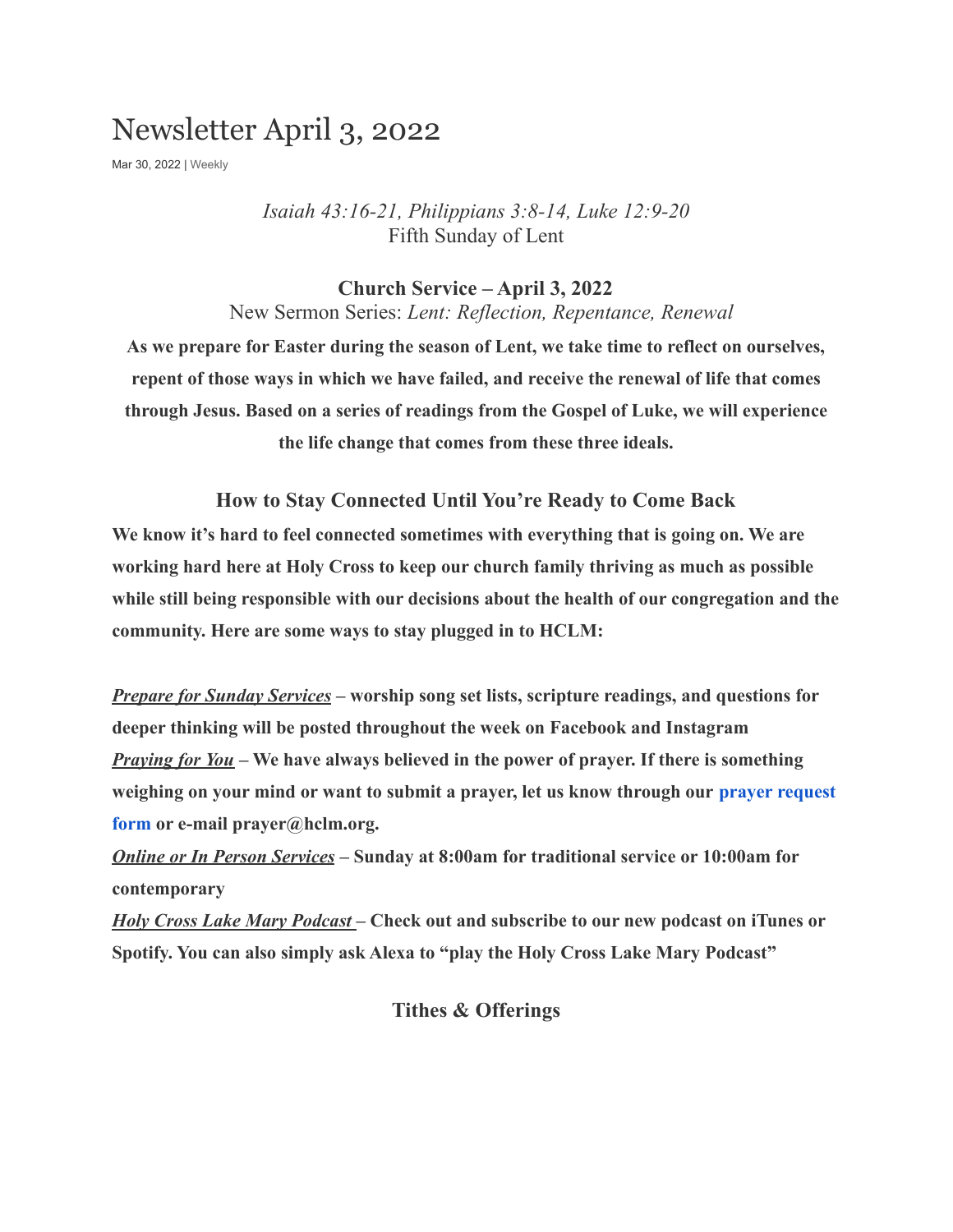**We give because we recognize that God has blessed us immensely and so we honor Him by giving back to Him out of our tithes and offerings. You can give online at [hclm.org/give](https://hclm.org/give) or mail to church address at 780 N Sun Drive, Lake Mary, FL 32746.**

# **Sunday Morning Seating Arrangements**

**We ask that members of households to sit together while remaining socially distant from other households with 2-3 seats between families. Thanks for keeping others safe.**

# **Upcoming Events and Activities**

## *April 5 – Divine Dollies*

Gator's Dockside restaurant, 4349 W. Lake Mary Blvd., Tuesday, April 5th, 11:30 a.m., is the place and time for a gathering of the "Divine Dollies" First Tuesday Lunch Bunch. Please RSVP by 4/4 to Kathy Kassover, 247-6213, JasonKassover@yahoo.com.

### *April 6 – Lenten Bible Study & Soup Supper*

**Soup Supper begins at 6PM followed by the Lenten study led by Pastor Matt at 6:30 PM in the community center.**

# *April 10 – VBS REGISTRATION BEGINS AT 1PM!*

**Only ONE week of VBS (Jun 6th – 10th), so sign your child up early. It will fill up fast! If you would like to volunteer and get the opportunity to pre-register your child early, contact Lana Wallis at lwallis@hclm.org.**

### *April 11 – Cookbook Crew (NEW L-TEAM)*

**Do you like to eat? Do you find yourself in a recipe rut? Are you curious what others are putting on their tables each evening? Come join us in fellowship as we have fun sharing some of our favorites. We will have a monthly theme and wish for you to bring your favorite written recipe that fits the theme. You will leave full of ideas and hopefully inspired to try out a new dish. Sharing does not have to be overwhelming…contact Diane Culpepper with questions!**

**Theme for April 11: 30 Minute Meal**

**RSVP desired but not necessary. Diane Culpepper 407.430.5324. Meeting in the new coffee shop @ 6pm.**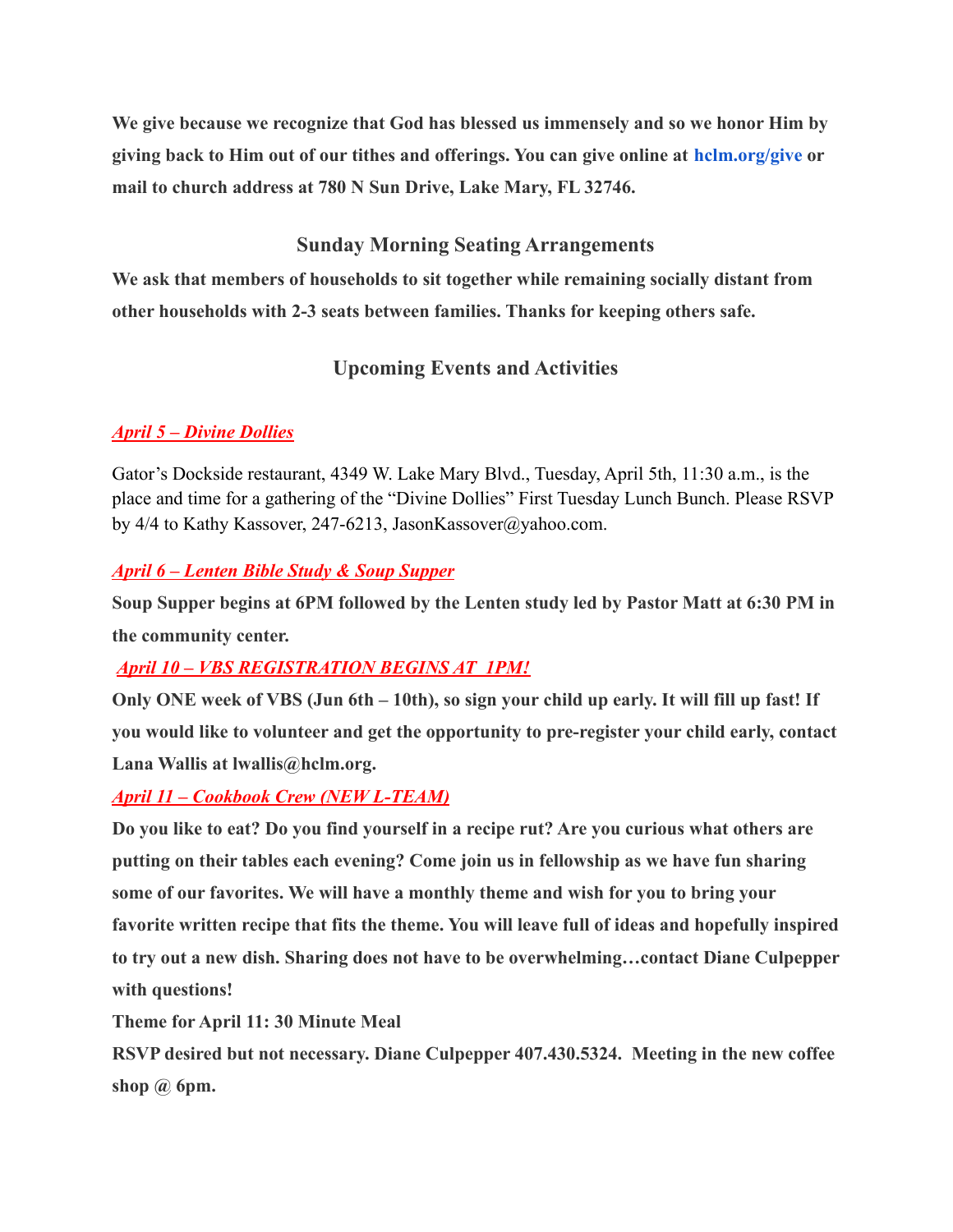#### *Dream Builders*

**The Dream Builders team is back at it – raising funds and helping to build with Habitat for Humanity – Seminole Apopka's Women Build project. The Women Build project means one house goes up built at least 85% by women! The Dream Builders team holds meetings together to plan group fundraisers and socialize. We will spend at least one day on a Habitat Build in Sanford during April. Open to women 16 and up! Please text Sara Russell 773-710-6871 or send an email to sarahoyer@gmail.com if you'd like to participate.**

#### *St. Luke's Concert Series*

**Orlando Philharmonic Orchestra- Friday, April 29 @ 7 PM**

### **Youth & Children's Ministry**

#### *April 3- Kids Church!!!*

**Kids K-5 Join Children's Director Emily at 10AM in the Children's Center!**

*April 3-Youth Ministry*

**Join Youth Director Blake during the 9AM Education Hour**

*Youth Group April 6th @ 6:30 pm*

**Join Youth Director Blake and Pastor Chris upstairs in the youth room.**

*LCMS National Youth Gathering!* **– Next summer the LCMS (Lutheran Church Missouri Synod) is holding their National Youth Gathering in Houston Texas! This is a youth conference that our synod puts on in a different city every three years. For the first time in a long time, we will be sending a group to attend! This conference is for those currently in 8th grade to those in 12th grade. If this is something that you or your student(s) are interested in, please let me know! For more info click [here](https://lcmsgathering.com/)**

### **L-Team News and Calendar\***

*Sunday* **Adult Bible Study 9am**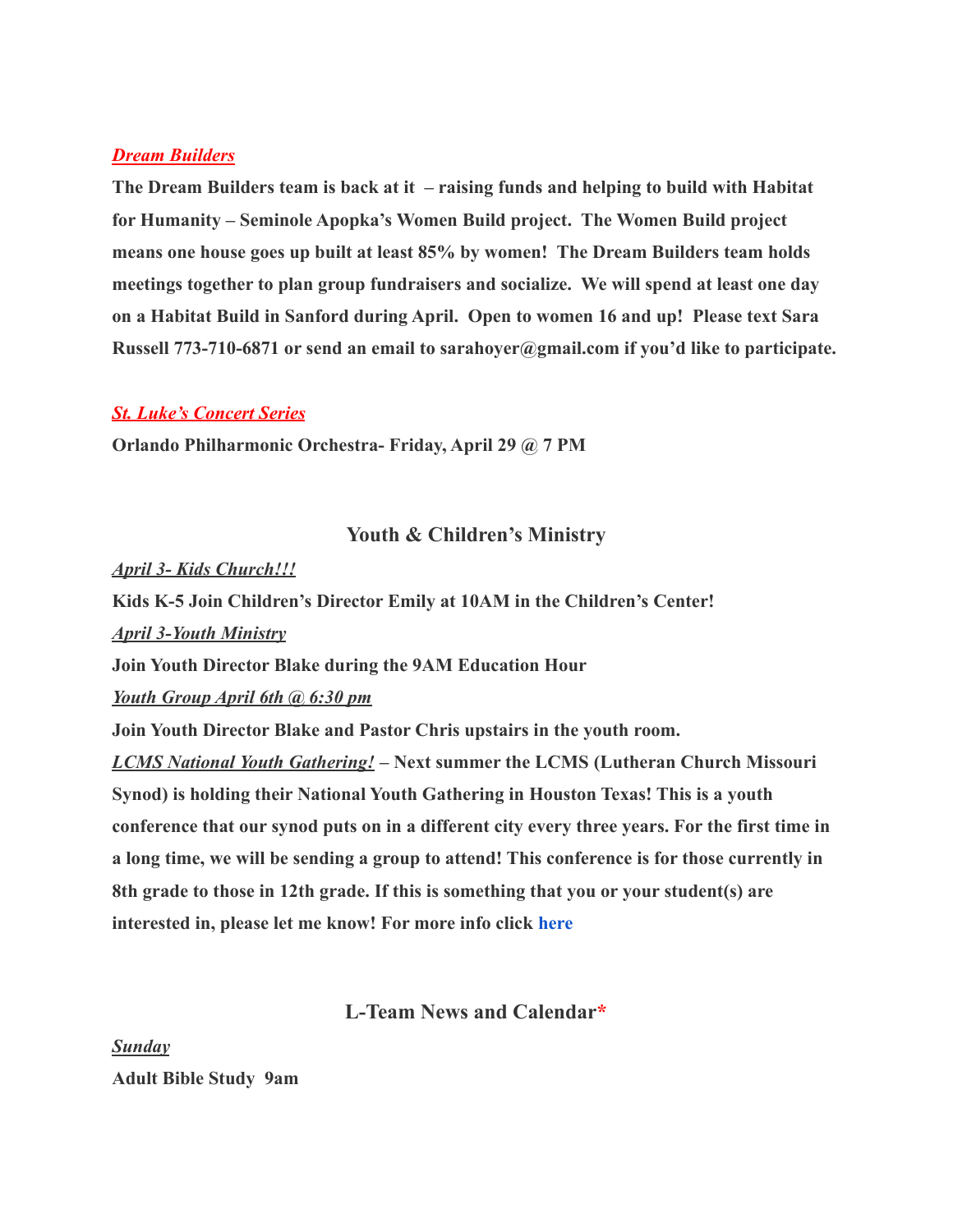**Student Ministry 9am Sunday School 9am – upstairs in the Children's Center with Emily A Fighting Chance 11:30 AM- The Studio with Will Zacharias Jiu Jitsu Club 12:10 PM- The Studio with Will Zacharias**

#### *Monday*

**Men's Bible Study 7am (Pastor Chris) Men's Ministry 7:30pm Ladies Book Club (4th Monday only) 7pm Cookbook Crew (Meets once a month. Days may vary) 6pm \****New*

#### *Wednesday*

**Wednesday Morning Bible Study 10:30am Worship Team Practice 6:45pm**

#### *Thursday*

**Ladies Bible Study by LWML 6:30pm (Sharon Shyrock or Chris Jennison) – will return after Easter. Christine Jennison(jennisons2000@aol.com) or Sharon Shyrock (ssshyrock@yahoo.com).**

# **\*If you are interested in starting an L-Team or your existing L-Team has resumed, please reach out to the office or one of the pastors.**

### **Volunteer Spotlight: Oasis Helpers**

**For the past several years, Holy Cross has had a faithful group of servants helping the homeless with services to ease their lives. Laundry, showers, access to charging stations and more allow for a little respite from the despair of homelessness. The Oasis is located at The Sharing Center in Longwood. See Pastor Matt to find out about this and other volunteer opportunities.**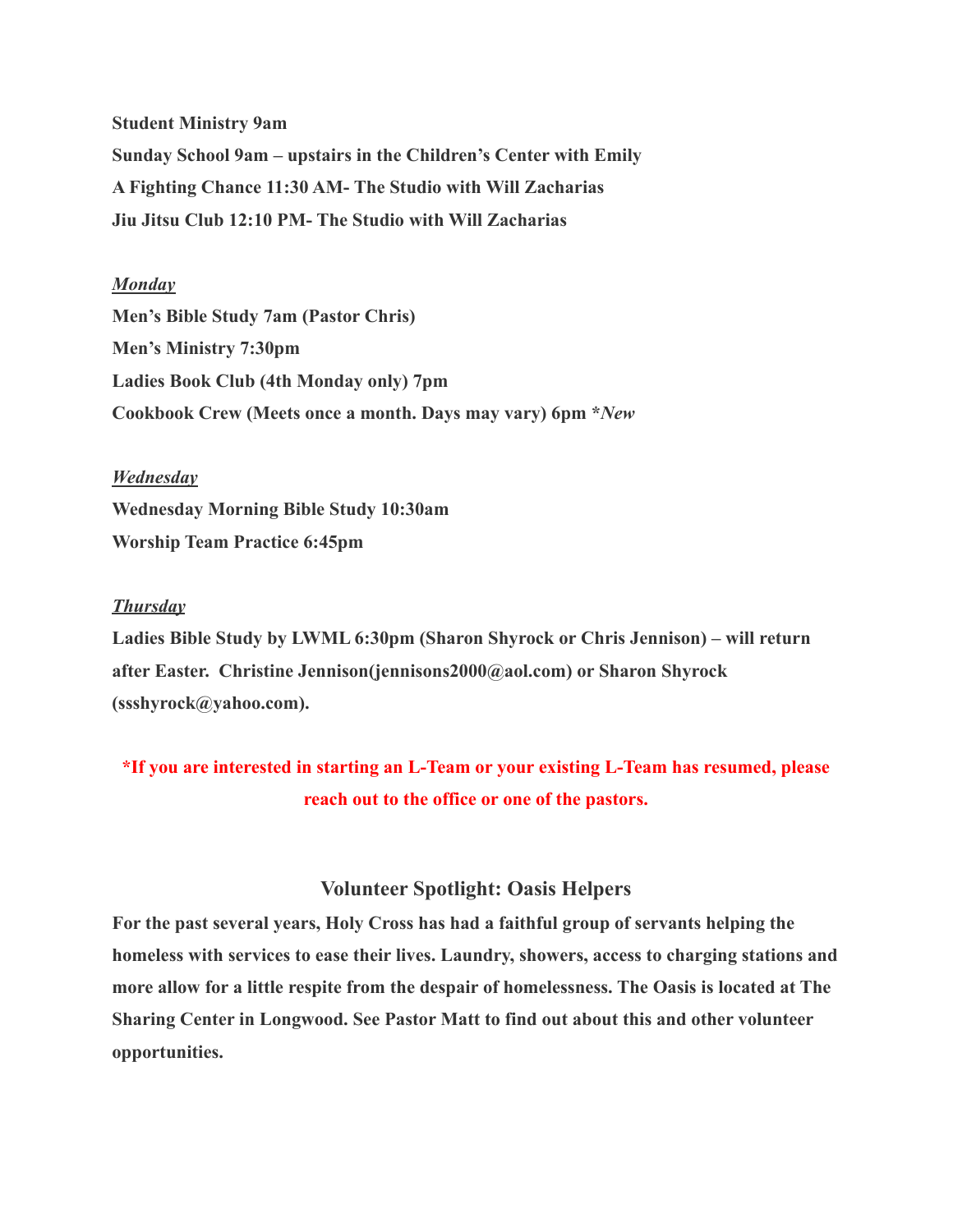### **Announcements & Updates**

### *April 10 – VBS REGISTRATION BEGINS AT 1PM!*

**Only ONE week of VBS (Jun 6th – 10th), so sign your child up early. It will fill up fast! If you would like to volunteer and get the opportunity to pre-register your child early, contact Lana Wallis at [lwallis@hclm.org](mailto:lwallis@hclm.org).**

**Soup Supper will continue Wednesday 4/3 at 6:00PM in the Community Center. Soups will be prepared by the ladies of LWML. Please bring sandwiches to share or just for yourself. Lenten Bible Study will follow at 6:30PM.**

#### **Youth Group or Early Communion 4/3.**

**We are sending students to the National Youth Gathering! Once a month they will be providing baked goodies after service. Please consider supporting them as they raise funds for their trip! will 4/3 be the next bake sale.**

**There are some exciting things happening at youth group, and one of the most exciting things is that our youth group is growing! With growth, we are in need of small group adult leaders for both middle school and high school students. Being a small group leader is an incredible way to get involved in our church community as well as getting to know students who are the future of the Church! If you or somebody you know may be interested in being a part of what happens at Holy Cross on Wednesday nights, please let Blake know!**

#### *Job openings at Redeeming Life Outreach Ministries*

**Redeeming is hiring for two positions. [Click Here](https://www.rlom.org/jobs) for more information!**

#### **Metal Collection Notes:**

**Aluminum cans and any other non-serviceable metals can be recycled. Two collection points are available: the blue box in the courtyard and the other is behind the dumpster inside the enclosure. All aluminum cans and any metal objects no longer serviceable are gladly accepted.**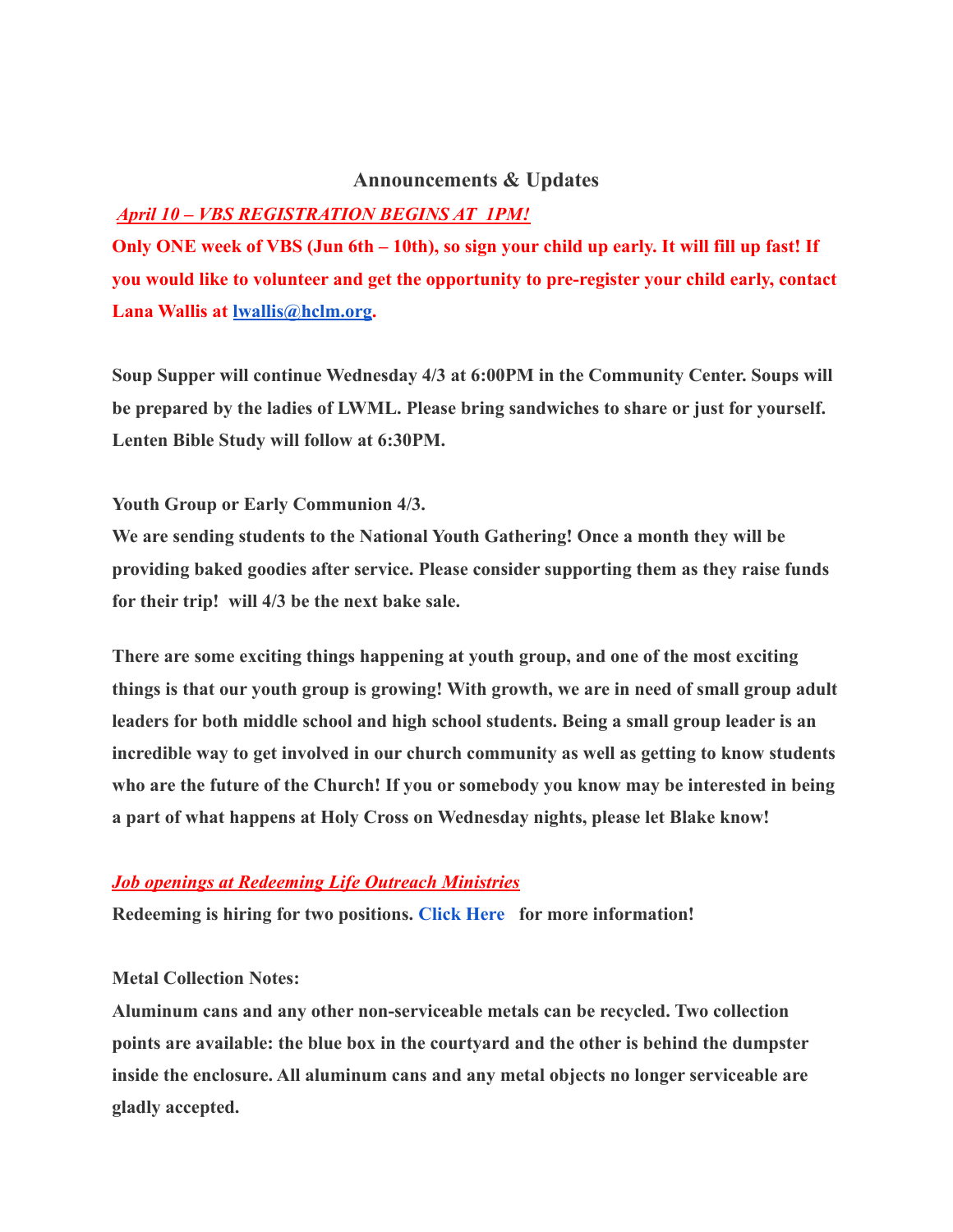**All donations are greatly appreciated for this worthy cause. Thank you! Contact Warren Jennison @321-377-8524 with any questions/comments about the ministry. All profits go to the youth.**

#### **Thrivent Scholarships:**

#### **Thrivent Charitable Community Scholarship – Two \$5,000 scholarships**

**The Thrivent Charitable Community Scholarship was established in 2013 to benefit students who are members of churches and students of schools that have an active endowment fund at Thrivent Charitable. Applicants must be high school graduating seniors seeking a four-year undergraduate degree at an accredited college or university. Through this scholarship award, we hope to provide educational opportunities to two individuals who demonstrate financial need, high academic achievement, and a commitment to sharing their blessings with the world. This scholarship program is through a Field of Interest Fund, made possible by Thrivent Charitable donors to benefit our shared community.**

#### **WomenLead Scholarship – Two \$3,000 scholarships**

**WomenLead recognizes the need for diverse leadership in ministry, nonprofits and civic organizations, and seeks to accelerate the extraordinary leadership of women to lead change using their talents to educate, advocate, and activate. The Chris Andersen WomenLead Scholarship was established in 2017. Two educational scholarships in the amount of \$3,000 will be awarded to women of Christian faith seeking a Master or Doctoral level degree that will prepare them to serve in public service, non-profit leadership and/or in Christian ministry. Women of diverse backgrounds (race/ethnicity, age, faith) eager to lead through bold action, innovative vision and faith-inspired passion are encouraged to apply.**

**Applications for these scholarships are due on April 29, 2022. More information is available on** *[our website](https://thriventcharitable.us19.list-manage.com/track/click?u=4c64e398feadcb8b923b7f6f9&id=cce383d52d&e=bcda491e87)***. If you have any questions about the scholarships or the application process, please don't hesitate to contact our team at** *TCScholarships@thrivent.com* **or call (800) 365-4172.**

#### **Communion:**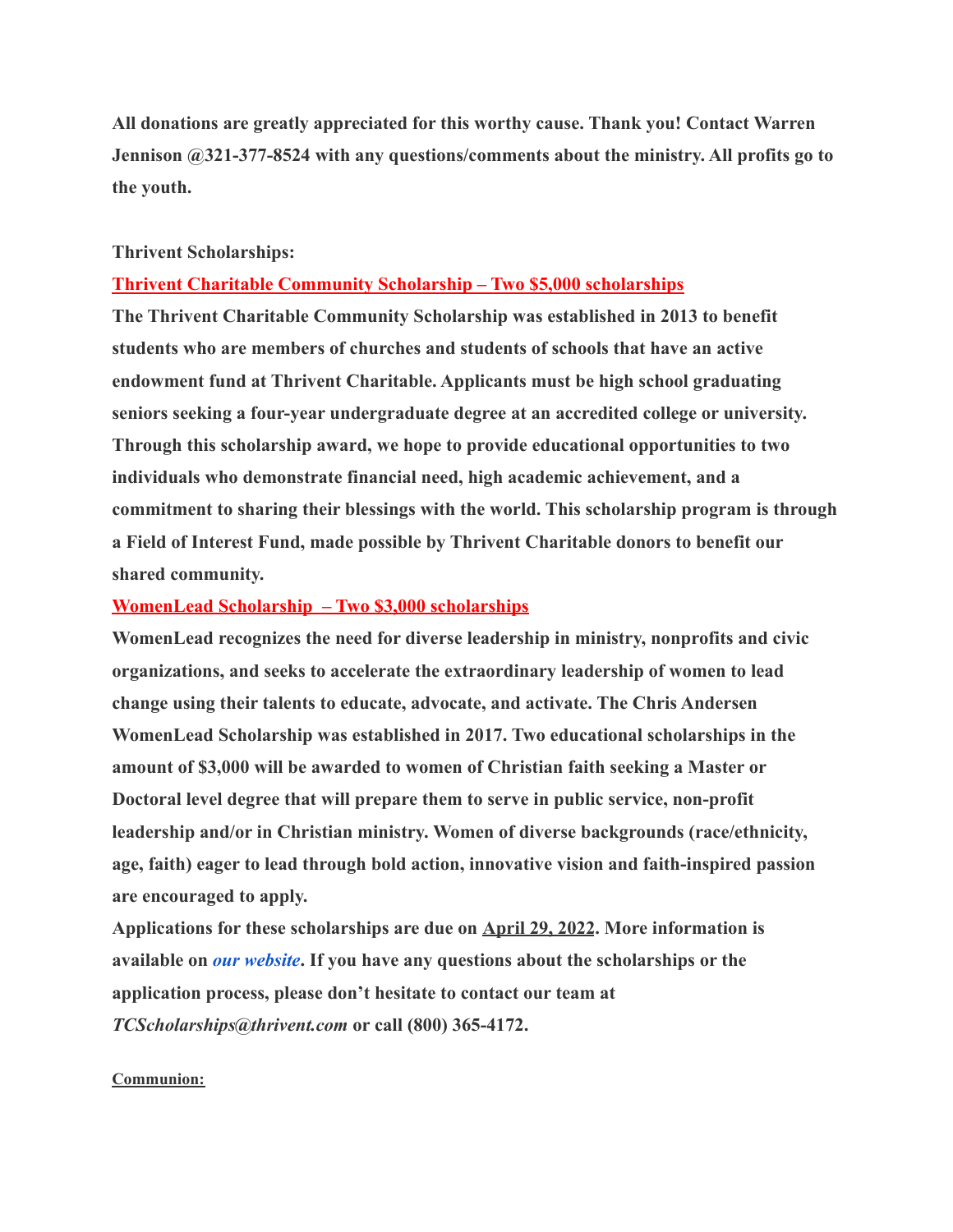**Communion is available in our in person services (1st and 3rd Sunday at 8am and 2nd & 4th Sunday at 10am). For those who are not able to get to a service or are not yet comfortable attending in person services, please contact the office or one of the pastors and we will be happy to make other arrangements.**

# **Prayers of the Church**

**Prayers of Thanksgiving** *Barb Rueh –* **thankful for a successful surgery. Please pray for continued healing.**

**Prayers of Healing**

*John Williams* **– went to the ER Friday with possible kidney stones.** *Walter Meyers* **– Prayer for peace and family healing** *\*Pray for all those suffering from coronavirus*

#### **General Prayers**

**We pray today for our nation and our world. We ask that God would be with all of our leaders and elected officials; we pray that He would bring peace to the world, an end to violence and especially watch over Christians that are facing persecution.**

| <b>Laken Binkley</b> | <b>Jerry Hoffman</b>  | <b>John Myron</b>       |
|----------------------|-----------------------|-------------------------|
| <b>Gary Brown</b>    | <b>Marlin Houser</b>  | <b>Bradford Plog</b>    |
| <b>Becky Burrell</b> | <b>Alan Kimball</b>   | <b>Ivis Rodriquez</b>   |
| <b>Kyle Corbett</b>  | <b>Elizabeth Koob</b> | <b>Wayne Scheussler</b> |

**Prayers for Healing from Cancer**